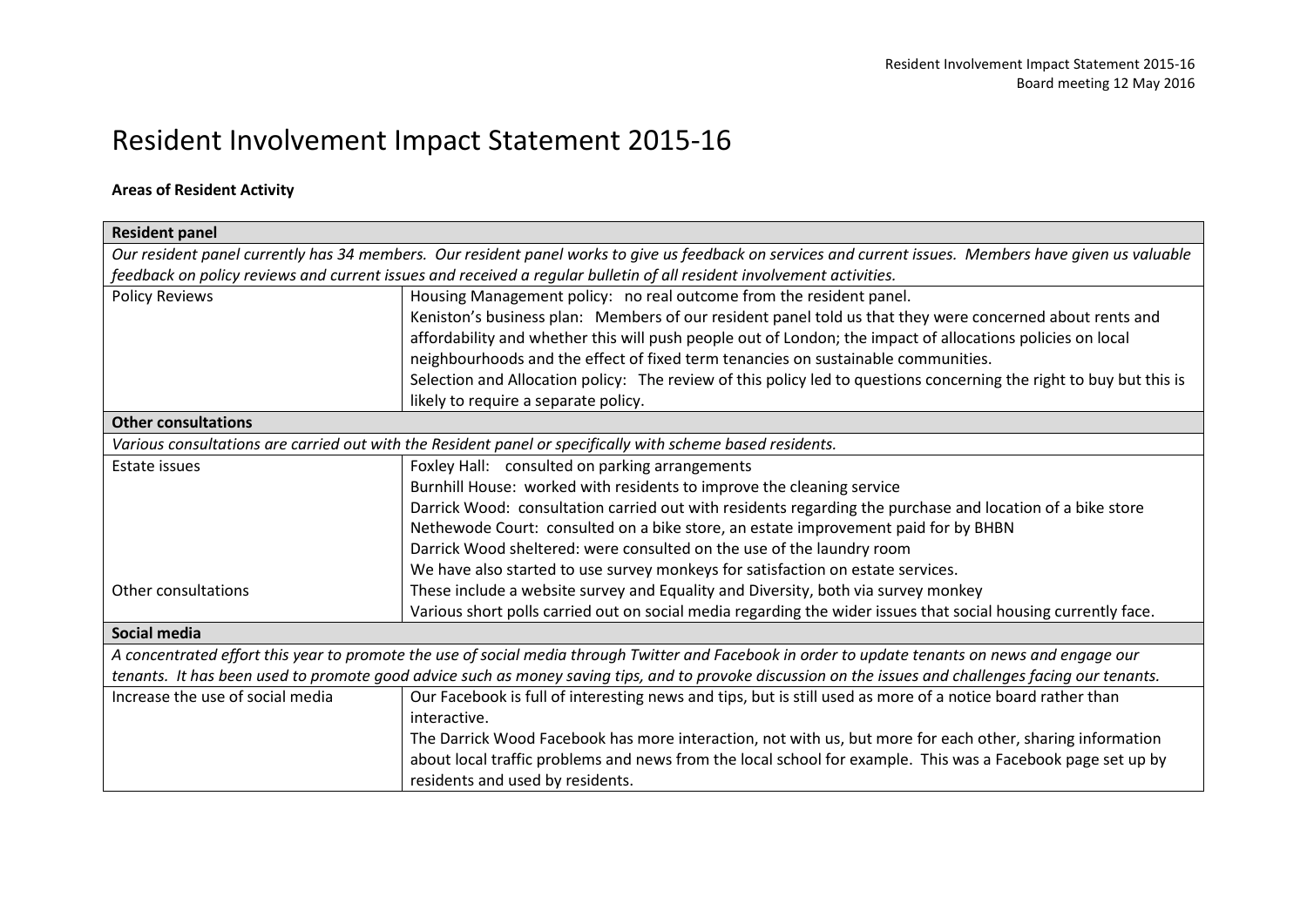| <b>Community events held at schemes</b>                                                                                                  |                                                                                                                 |  |  |  |
|------------------------------------------------------------------------------------------------------------------------------------------|-----------------------------------------------------------------------------------------------------------------|--|--|--|
| Community events include community action days, involving local partners and / or fun days to promote a sense of belonging and cohesion. |                                                                                                                 |  |  |  |
| <b>Youth Services</b>                                                                                                                    | Bromley Youth continue to provide local summer activities which our residents can attend. They also attend our  |  |  |  |
|                                                                                                                                          | Darrick Wood fun day.                                                                                           |  |  |  |
|                                                                                                                                          | One of our residents, a retired teacher, is a volunteer at the homework club                                    |  |  |  |
|                                                                                                                                          | One of the members of the youth club won an award for her services as a volunteer assisting with the younger    |  |  |  |
|                                                                                                                                          | group.                                                                                                          |  |  |  |
|                                                                                                                                          | A joint Halloween party was held in partnership with the Darrick Wood Community Group (DWCG).                   |  |  |  |
| <b>Sheltered Schemes</b>                                                                                                                 | Sheltered residents had a coach trip to Ruxley Manor Garden centre paid for by the DWCG; exhibitions and        |  |  |  |
|                                                                                                                                          | presentations by Comfort Plus and Local personal and domestic care companies; in addition to this they had      |  |  |  |
|                                                                                                                                          | regular bring and share lunches, bring and buy sales, and weekly keep fit, coffee mornings, games and craft     |  |  |  |
|                                                                                                                                          | afternoons plus a slimming club and police surgeries.                                                           |  |  |  |
|                                                                                                                                          | All sheltered schemes had a Christmas lunch plus entertainer.                                                   |  |  |  |
|                                                                                                                                          | Another scheme's activities include an Easter buffet, Valentine's day lunch, Halloween lunch, summer afternoon  |  |  |  |
|                                                                                                                                          | tea and a summer trip to Brighton.                                                                              |  |  |  |
|                                                                                                                                          | One scheme has a darts team who meet weekly, plus clothing sales, visiting optician and hairdressing.           |  |  |  |
| Fun days                                                                                                                                 | We held fun days at Nethewode Court to which the Dogs Trust and the police came; Burnhill House where Dr        |  |  |  |
|                                                                                                                                          | Bike, Help on your Doorstep and Mind attended and the Darrick Wood fun day paid for and organised by the        |  |  |  |
|                                                                                                                                          | residents' group.                                                                                               |  |  |  |
| <b>Darrick Wood Community Group</b>                                                                                                      |                                                                                                                 |  |  |  |
| The group have developed this year in their interest for running courses for local people, and raising funds for community events.       |                                                                                                                 |  |  |  |
| Resident fund raising                                                                                                                    | Members raised funds via boot sales, plant sales and selling refreshments at local park days; they also raised  |  |  |  |
|                                                                                                                                          | funds for charity via the Macmillan coffee morning. Other income is from private hiring and professional hiring |  |  |  |
|                                                                                                                                          | from the Bromley Healthcare clinic and the Bromley breast feeding clinic.                                       |  |  |  |
|                                                                                                                                          | We had enquires from a yoga teacher and music club but they did not pursue; a dance club had a trial but did    |  |  |  |
|                                                                                                                                          | not continue.                                                                                                   |  |  |  |
| Training                                                                                                                                 | Courses run were: Microsoft office basics and improvers, Online basics and improvers, nail art, make up and     |  |  |  |
|                                                                                                                                          | eyelash tint. All courses were run free of charge in partnership with Bromley Adult Education.                  |  |  |  |
|                                                                                                                                          | Other courses paid for by the group were: first aid for babies and children; first aid for adults; fire safety  |  |  |  |
|                                                                                                                                          | awareness; food safety in catering; healthy eating on a budget.                                                 |  |  |  |
| Community events run by the Darrick                                                                                                      | The group held a leaving party for the outgoing youth leader from Bromley Youth                                 |  |  |  |
| Wood Community Group (DWCG)                                                                                                              | Funded and helped to arrange a community action and fun day on the estate                                       |  |  |  |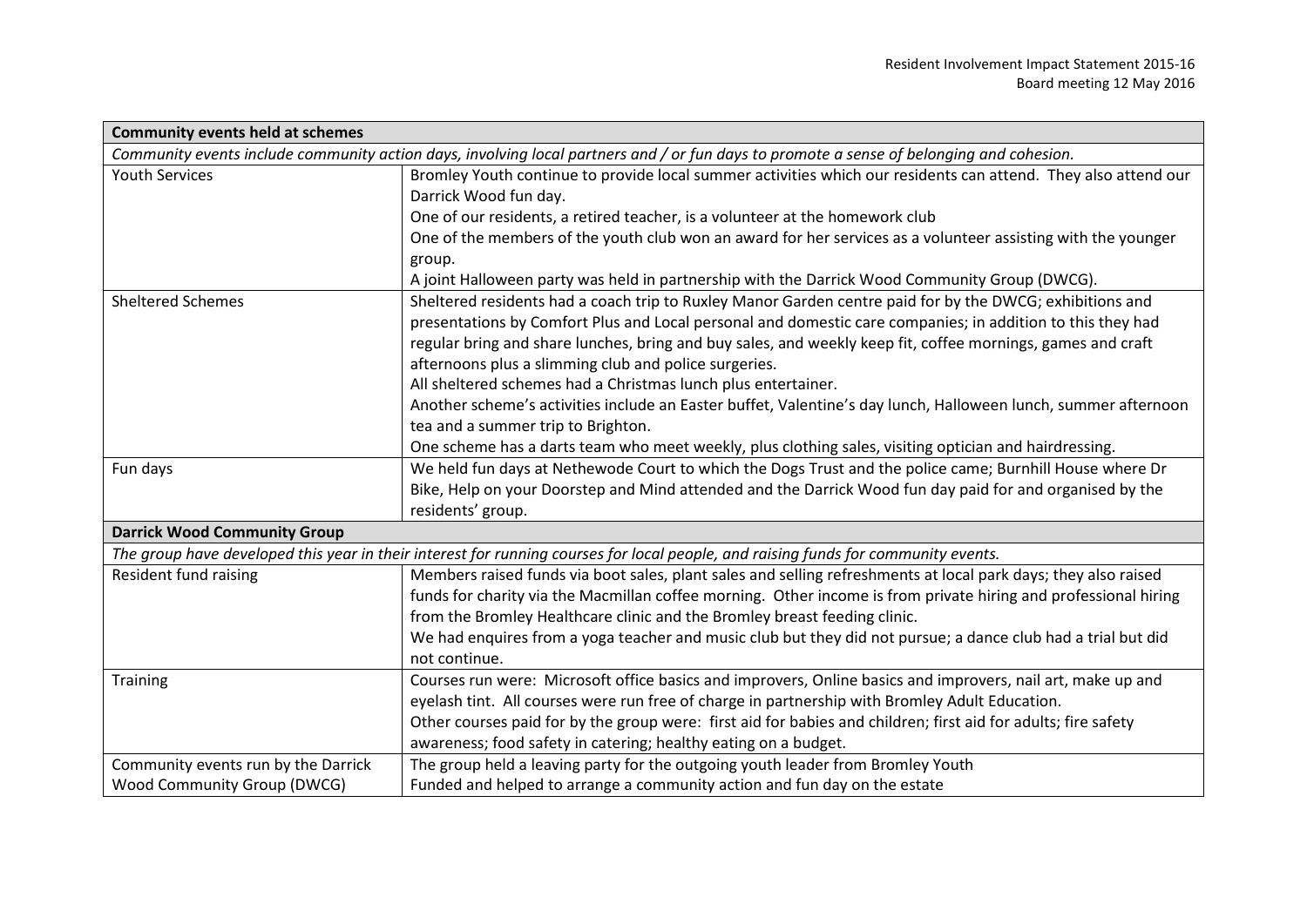|                                                                                                                                                           | New Year's Eve community lunch                                                                                                                                                                                                                                                                                                                                                                                               |  |  |  |
|-----------------------------------------------------------------------------------------------------------------------------------------------------------|------------------------------------------------------------------------------------------------------------------------------------------------------------------------------------------------------------------------------------------------------------------------------------------------------------------------------------------------------------------------------------------------------------------------------|--|--|--|
|                                                                                                                                                           | The baby and toddler group has now ceased.                                                                                                                                                                                                                                                                                                                                                                                   |  |  |  |
|                                                                                                                                                           | The DWC oversee the running of the community centre and use any income from hiring for the benefit of the<br>community e.g. fun days and training. Members of the community can hire the centre privately for family<br>parties for example, and sometimes professional groups hire. Unfortunately, Bromley Healthcare have ended<br>their sessions at the centre which provided the group with an income of £1500 per year. |  |  |  |
|                                                                                                                                                           |                                                                                                                                                                                                                                                                                                                                                                                                                              |  |  |  |
| <b>Resident meetings and Management Team Walkabouts</b>                                                                                                   |                                                                                                                                                                                                                                                                                                                                                                                                                              |  |  |  |
| We continue to hold residents' meetings twice yearly and regular walkabouts at each scheme. Here we promote local partnerships offering digital support / |                                                                                                                                                                                                                                                                                                                                                                                                                              |  |  |  |
| financial support and benefit advice as well as getting feedback on the services we offer.                                                                |                                                                                                                                                                                                                                                                                                                                                                                                                              |  |  |  |
| <b>Better Homes, Better Neighbourhoods</b>                                                                                                                |                                                                                                                                                                                                                                                                                                                                                                                                                              |  |  |  |
| <b>Tarling Close</b>                                                                                                                                      | An additional lift is completed at the sheltered scheme                                                                                                                                                                                                                                                                                                                                                                      |  |  |  |
| Nethewode Court                                                                                                                                           | A brick built cycle store with cycle hoops was completed                                                                                                                                                                                                                                                                                                                                                                     |  |  |  |
| Darrick Wood                                                                                                                                              | Tiling has been completed to bin stores making it easier to keep clean                                                                                                                                                                                                                                                                                                                                                       |  |  |  |
| <b>Burnhill House</b>                                                                                                                                     | Improved lighting has been installed to the garage area                                                                                                                                                                                                                                                                                                                                                                      |  |  |  |
| <b>Other</b>                                                                                                                                              |                                                                                                                                                                                                                                                                                                                                                                                                                              |  |  |  |
| <b>Talkback</b>                                                                                                                                           | Talkback, our resident newsletter continues to be distributed 3 times a year with a focus on articles by our                                                                                                                                                                                                                                                                                                                 |  |  |  |
|                                                                                                                                                           | tenants.                                                                                                                                                                                                                                                                                                                                                                                                                     |  |  |  |
| Volunteering                                                                                                                                              | 1 resident is a volunteer at the Bromley Youth club to assist with the homework club.                                                                                                                                                                                                                                                                                                                                        |  |  |  |